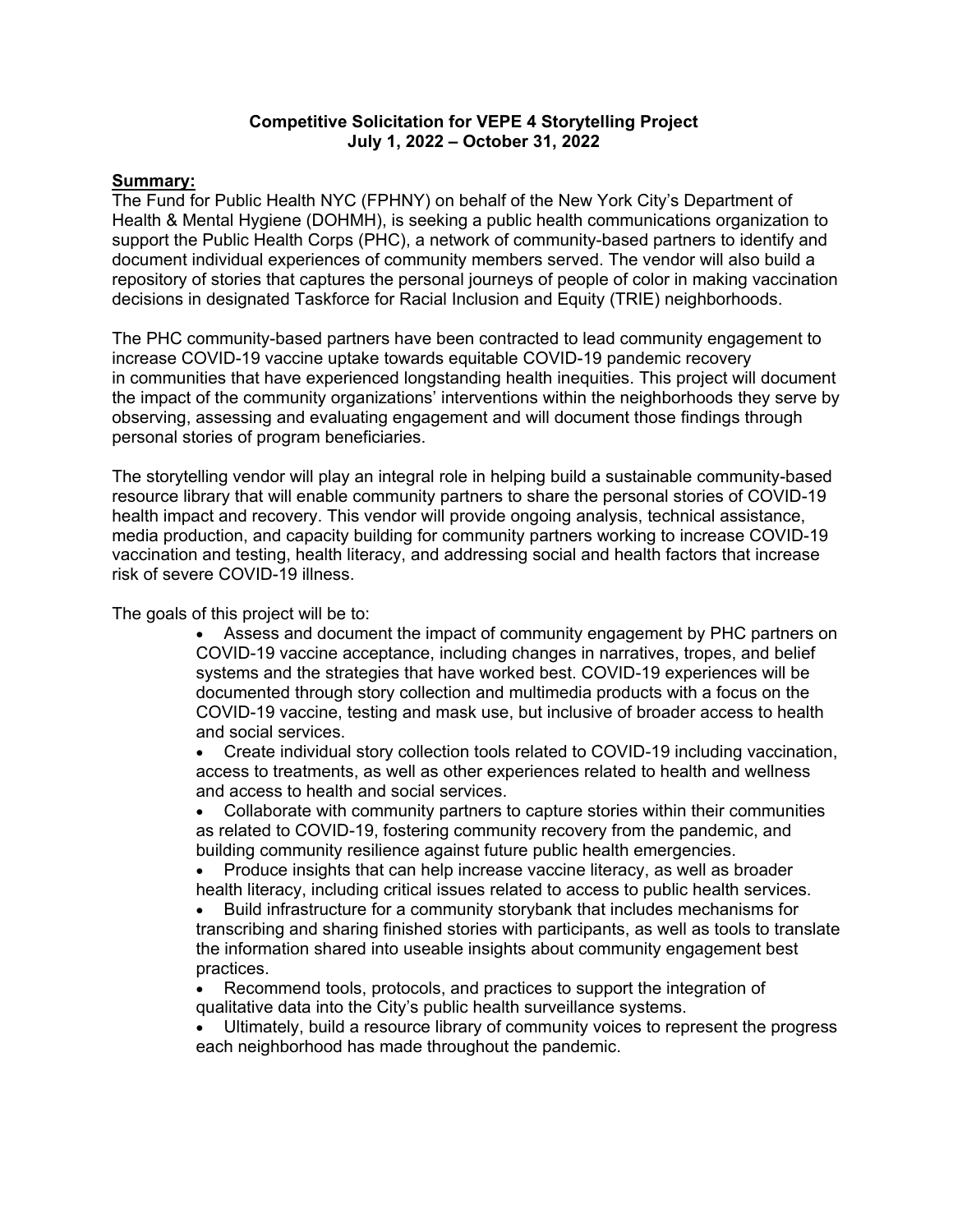# **Scope of Services:**

Develop tools and organize community engagement process in collaboration with 33 community partners to document the individual experiences of the residents of TRIE neighborhoods they serve from July 1, 2022 to October 31, 2022. PHC partners provide education on COVID-19 prevention, health literacy and vaccine equity programs. Vendor will work with community partners to identify program beneficiaries to interview and cultural and linguistically appropriate processes to incorporate. Vendor will also create a library of stories for each community.

• VENDOR and DOHMH teams will meet biweekly for operational updates.

• VENDOR and DOHMH will collaborate with community partners to create a conversation and story collection guide that is tailored to each community. Partners will have an opportunity to co-create questions and review interview structure before implementation.

• VENDOR will collaborate with community partners to identify and address language access needs that can be accommodated in the conversations.

• VENDOR will produce a story bank including appropriate media for each community.

• VENDOR will collaborate with PHC partners to identify program beneficiaries and jointly host interview sessions using co-created tools.

• VENDOR will assess and evaluate the impact of each partner's community engagement and support on the individual's decision to get vaccinated or use other services recommended by the community partner.

• VENDOR will propose additional tools and strategies to increase the legibility, useability, and accessibility of stories and insights gathered through conversations.

#### **Preferred Capacities of Vendor:**

- Experience in community engagement with BIPOC communities
- Experience facilitating storytelling with people of various backgrounds and cultures
- Capacity to build a resource library of the stories collected for each community.
- Availability to meet in-person with 20 to 25 community organizations to assess community engagement strategies and capture stories of the people they serve.
- Availability to meet with relevant DOHMH personnel as needed to complete the above tasks; and have biweekly check-in meetings with contract supervisors
- Familiarity with racial justice and social justice frameworks
- Capability to produce video recordings with permission.

# **Types of Stories to Collect:**

- Stories about the experiences of the community partner clients and the impact of the CBO support in the decision to use services.
- Personal stories that illustrate how an organization's COVID-19 literacy programs impacted decisions and/or prompted action.

• Personal experiences with COVID-19 and how that impacted COVID-19 prevention practices

Stories of how community leaders are developing solutions in their own neighborhoods.

• Stories that highlight aspects of how a community has withstood and/or overcome the challenges presented by COVID-19.

• Experiences with access to COVID-19 Services and other health and social services